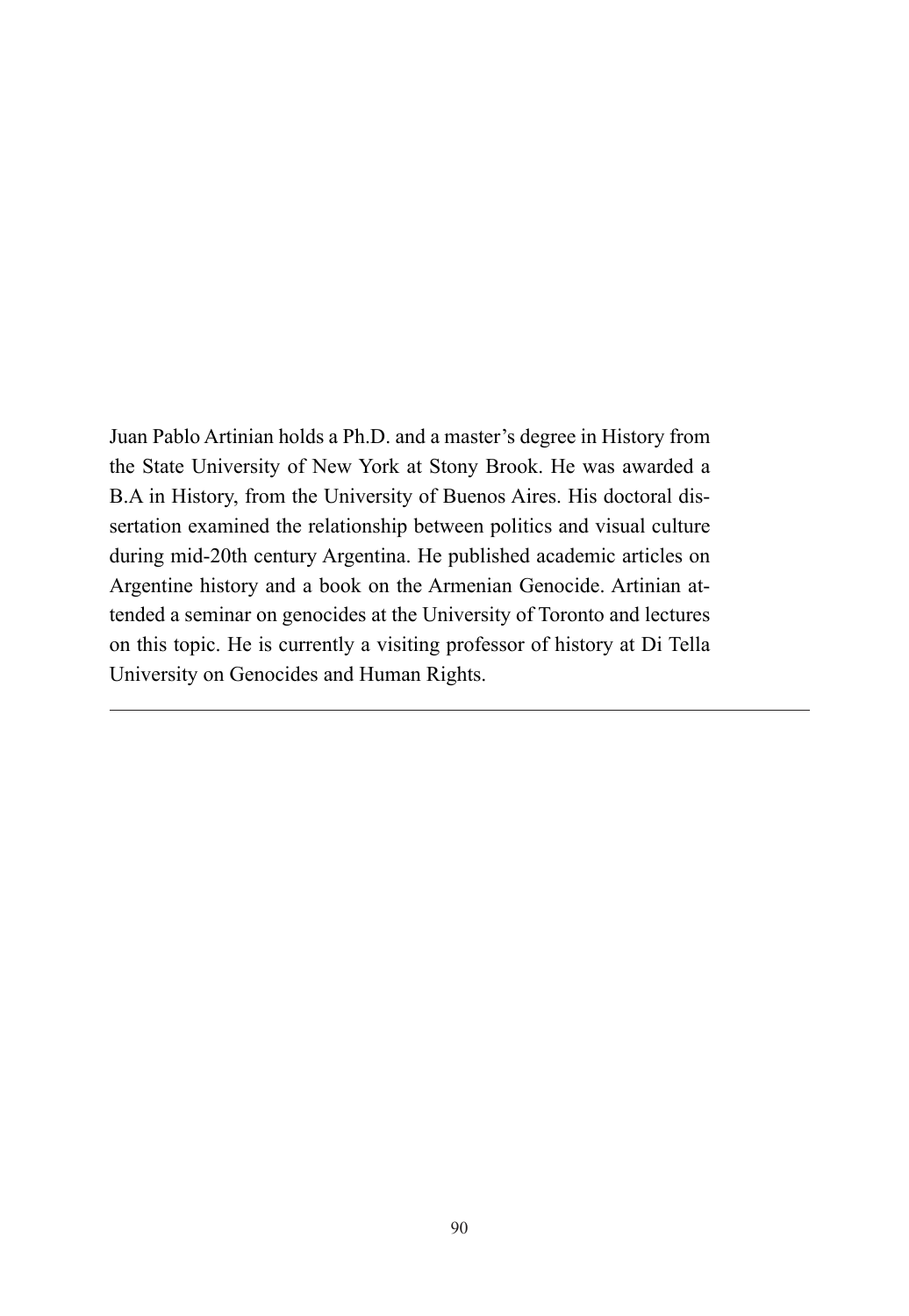# **BETWEEN THE LOCAL AND THE GLOBAL SOUTH: DIAS-PORA'S POLITICS FOR THE RECOGNITION OF THE ARME-NAIN GENOCIDE IN ARGENTINA 1965-2015**

### *Juan Pablo Artinian*

*Torcuato Di Tella University and University of Buenos Aires, Argentina* 

Historiography has analyzed the recognition of the Armenian genocide using cultural and geopolitical coordinates belonging to both Western and Non-Western societies. However, the North-South dimension of this event and its effect on the diaspora has been neglected by most of the approaches taken by Armenian studies. In this article, I will analyze how the Armenian diaspora in Argentina advocated for recognition of the Armenian genocide from 1965 to 2015. This community is not only significant in terms of population - it is the largest in the Global South - but also because its contribution to the struggle for remembrance and recognition of the Armenian genocide is unique. Argentina is one of the few countries in which the genocide has been recognized by the executive, legislative, and judicial branches of government. In this article, I will analyze the specific dynamics of the Armenian-Argentine community's local activism and its contribution to the global recognition of the genocide.1 The commemoration on April 24 in the official Argentine calendar, the recognition of the extermination of Armenians as genocide by Francis I, Roman Catholicism's first Argentinean Pope, demonstrate the importance of the interaction between the local and global.

**Keywords:** Armenian Genocide, diaspora, recognition of the Armenian Genocide, The review article was submitted on 17.07.2021 and accepted for publication on 30.10.2021.

**How to Cite:** Juan Pablo Artinian, "Everything is Connected to the Genocide," *International Journal of Armenian Genocide Studies* 6, no. 2 (2021): 91-96.

<sup>1</sup> For the recognition of the genocide in Latin America see Hayk Paronyan, Marvelio Alfaro Matos and Rogelio Meléndez Carbadillo, "El Genocidio armenio y su reconocimiento en América Latina," *Revista Dilemas contemporáneos: Educación, Política y Valores*, Mexico 8, no. 3 (2021). For the Armenian-Argentine community's local activism and its contribution to the global recognition of the genocide see *El derrumbe del negacionismo. Leandro Despouy, el Informe Whitaker y el aporte argentino al reconocimiento internacional del Genocidio de los armenios,* ed. Khatchik Derghougassian (Buenos Aires: Planeta, 2009).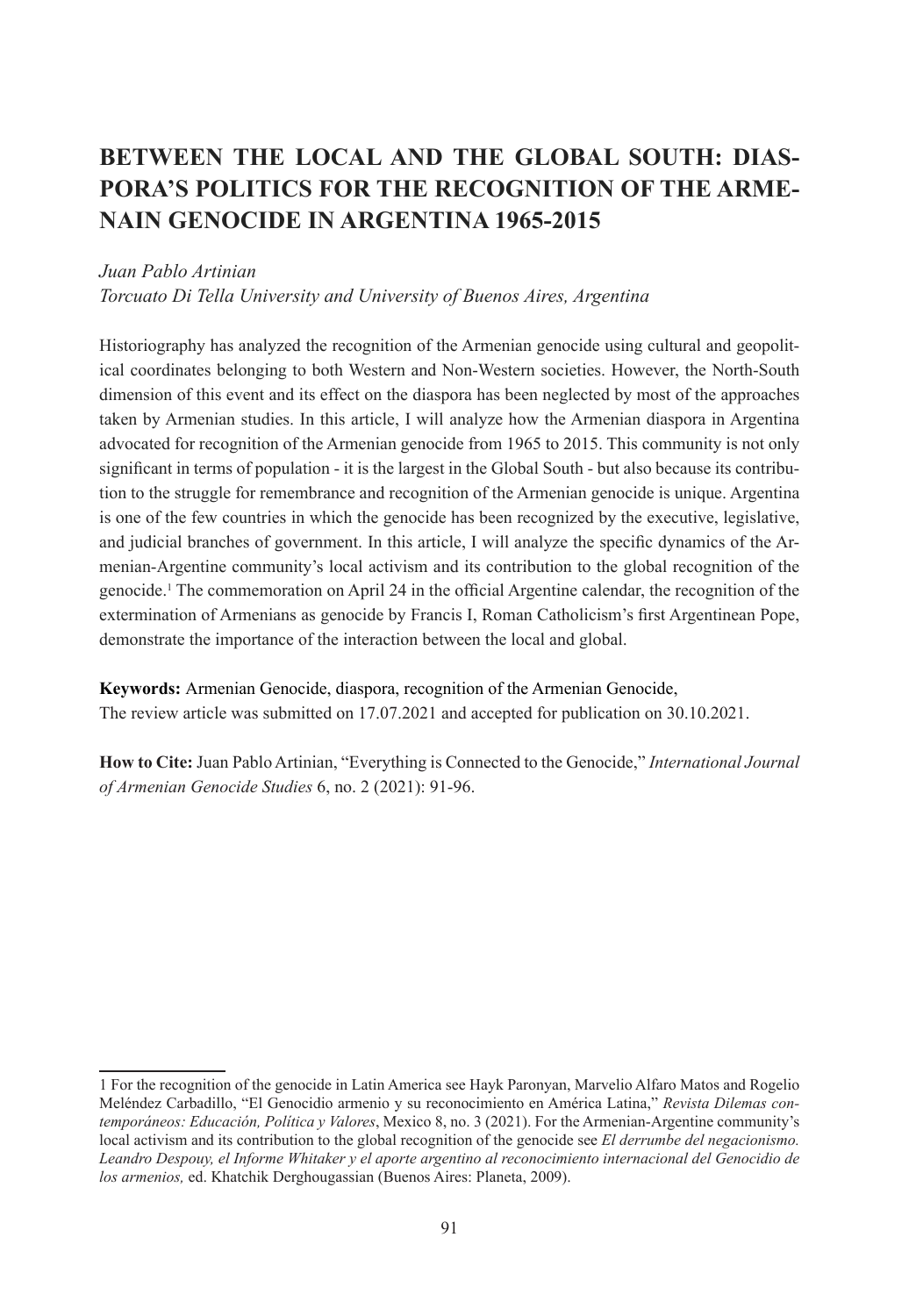## **The Armenian Diaspora between the Local and Global**

The academic production on the Armenian Diaspora in Argentina has been less extensive than the large number of books and articles on other groups that emigrated to the country.2 Narciso Binayan Carmona's 1974 book, *The Armenian Community in Argentina,* was one of the first published works that provided a narrative and met some academic standards. It also attempted to go beyond what were then the prevailing narratives, most of which were non-professional.<sup>3</sup> During the 1980s, the works of the sociologist Beatriz Balian and psychologist Eva Tabakian dealt with the assimilation of this community to Argentine society.4 During that decade, and also during the nineteen nineties, some academic works - which employed a traditional perspective on migration studies - focused on the chronological tracking of events having to do with the arrival and adjustment of Armenians in Argentina.<sup>5</sup> In the early nineteen nineties, American researcher Kim Hekimian also made a valuable contribution by examining the South American Armenian Diaspora as a case study.<sup>6</sup> During that same decade, Eduardo Karsaclian published a study that emphasized the importance of community educational establishments in Argentina.<sup>7</sup> In addition to this research paper on Armenian schools, several authors - such as Libertad Telecemian - have researched the genocide's traumatic effects.<sup>8</sup> In the new millennium, the contributions of the historian Brisa Varela - who does not belong to the Armenian community - have enriched historiographical discourse by problematizing the uses of memory and the construction of community spaces.9 In 2011, Vartan Matiossian published a book, which included detailed archival work and new conceptual tools with which to discuss and generate interpretations of the characteristics of the Armenian Diaspora in Argentina.10

The majority of the Armenians who arrived in Argentina became part of the global Diaspora because of the Armenian Genocide.11 I will use the definition put forth by researcher

<sup>2</sup> For an analysis on the historiographical production on the topic see Nélida Boulgourdjian, "Evolución de los estudios armenios en la Argentina," *Revista Espacios de crítica y producción* 51 (2015): 57-66.

<sup>3</sup> Narciso Binayan Carmona, *La colectividad armenia en la Argentina* (Buenos Aires: Alzamor editores, 1974). From the same author, *Entre el pasado y el futuro: los armenios en la Argentina* (Buenos Aires: n.p., 1996).

<sup>4</sup> Beatriz Balian de Tagtachian "Inserción de la colectividad armenia en la Argentina: un estudio de dirigentes," in *Centro de Investigaciones Sociológicas de la Facultad de Ciencias Sociales y Económicas de la Universidad Católica* (1981). Eva Tabakian, *Los armenios en Argentin* (Buenos Aires, 1989).

<sup>5</sup> Nélida Boulgourdjian-Toufeksian, *"Los armenios en Buenos Aires": la reconstrucción de la identidad (1900- 1950)* (Buenos Aires: Centro Armenio, 1997).

<sup>6</sup> Kim Hekimian, "Armenian Inmigration to Argentina, 1909-1938," *Armenian Review* 43, no. 1 (1990): 85-113. 7 Eduardo Karsaclian, "Escuelas armenias de Buenos Aires: análisis de sus programas de estudio," *Los armenios en America del Sur*, ed. Vartan Matiossian (Buenos Aires: Primeras jornadas de estudio, 1991).

<sup>8</sup> Azaduhí Libertad Telecemian, "Alcances del Genocidio en la colectividad armenia de la Argentina," in *Los armenios en America del Sur*. On memory also see, Rita Kuyumciyan, *El primer genocidio del siglo XX. Regreso de la memoria armenia* (Buenos Aires: Planeta, 2009).

<sup>9</sup> Brisa Varela, *Geografías de la Memoria Lugares, desarraigos y reconstitución identitaria en situación de Genocidio* (La Plata: UNLP, 2008).

<sup>10</sup> Vartan Matiossian, *Pasado sin Retorno, Futuro que espera, Los armenios en la Argentina, ayer y hoy* (Montevideo: Ediciones ASCUA, 2011).

<sup>11</sup> On the Armenian Genocide see Donald Bloxham, *The Great Game of Genocide. Imperialism, Nationalism and the Destruction of Ottoman Armenians* (New York: Oxford University Press, 2005); Raymond. Kévorkian, *The Armenian Genocide a Complete History* (London and New York: Tauris, 2011); Ronald Suny, *They Can*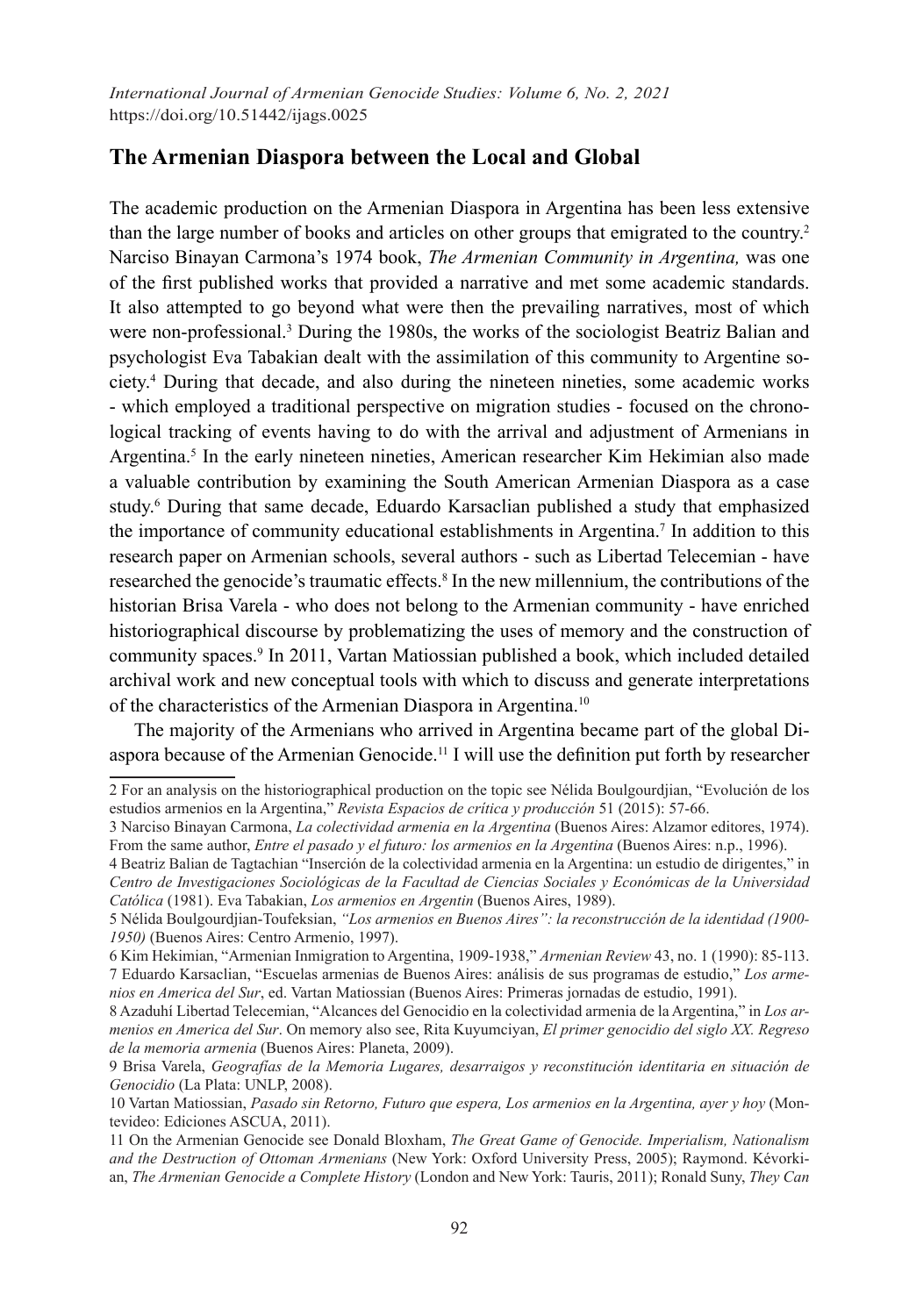Gabriel Sheffer, who states that: "Modern Diasporas are ethnic minorities groups of migrant origins that residing and acting in host countries, but maintaining strong sentimental and material links with their countries of origin - their homelands."12 The traumatic effects of the genocide and the search for justice on behalf of the Armenian cause must also be added to this definition. Those individuals who belonged to Argentina's Armenian minority arrived after completing a lengthy journey that often included a few months spent in places like Greece, Lebanon, or France.<sup>13</sup> Thus, many families were scattered throughout the world, in places such as the United States, Canada, Brazil, or Uruguay. The oldest Armenian settlements were located in the Middle East in places like Lebanon, which, due to its proximity to the ancient Armenian territories, became a center for the global Diaspora. These settlements used churches, schools and representatives belonging to different political parties to build their community institutions. A large proportion of Armenians settled also in the United States, especially in California and in various locations on the East Coast, such as New York and Boston.<sup>14</sup> As for the world beyond the Americas, France has the largest Armenian community in Europe: it is located largely in cities like Paris, Lyon and Marseille. In Latin America, the principal destination for Armenian migrants were countries of the Southern Cone: Argentina, Brazil and Uruguay. However, in other parts of Latin America, the Diaspora also has a presence: thus, in smaller numbers, we can find members of the Armenian Diaspora in Chile, Mexico, and Venezuela.

### **Armenians in Argentina**

Armenians first began to arrive in Buenos Aires in the late nineteenth century. According to Matiossian, in 1907, a small group of them founded the first Armenian institution in Argentina: the Chamjlu Village Society for Education, which, though charitable contributions, enabled the functioning of a girls' school in that village, located in what was then the Ottoman Empire.15 On the other hand, in 1912, the community celebrated their first mass in Buenos Aires - the first in South America - and founded the first parish organization of the Armenian Apostolic Church.<sup>16</sup> Matiossian's study, which used the 1923 internal census of Buenos Aires that was carried out by the Armenian Colonial Center, indicates 46.69 percent came from the region of Cilicia, 30 percent from Aleppo - in modern Syria - and 19.4 percent from Cappadocia.17 The author also includes a statement made in 1931 by the pastor of

*Live in the Desert and Nowhere Else. A History of the Armenian Genocide* (New Jersey: Princeton University Press, 2015); Taner Akçam, *Killing Orders, Talat Pasha's Telegrams and the Armenian Genocide* (London: Palgrave Macmillan, 2018).

<sup>12</sup> Gabriel Sheffer, "A New Field of Study: Modern Diasporas in International Politics," in *Modern Diasporas in International Politics*, ed. Gabriel Scheffer (London: Croom Helm, 1986), 3.

<sup>13</sup> Juan Pablo Artinian, "La resistencia de los sobrevivientes armenios en la Argentina. A 100 años del genocidio armenio," *Todo es Historia* (2015): 28-31.

<sup>14</sup> Anny Bakalian, *Armenian-Americans. From Being to Feeling Armenian* (New Brunswick and London: Transactions Publishers, 1993).

<sup>15</sup> Matiossian, *Pasado sin Retorno,* 58-59.

<sup>16</sup> Ibid., 59.

<sup>17</sup> Ibid., 69-70.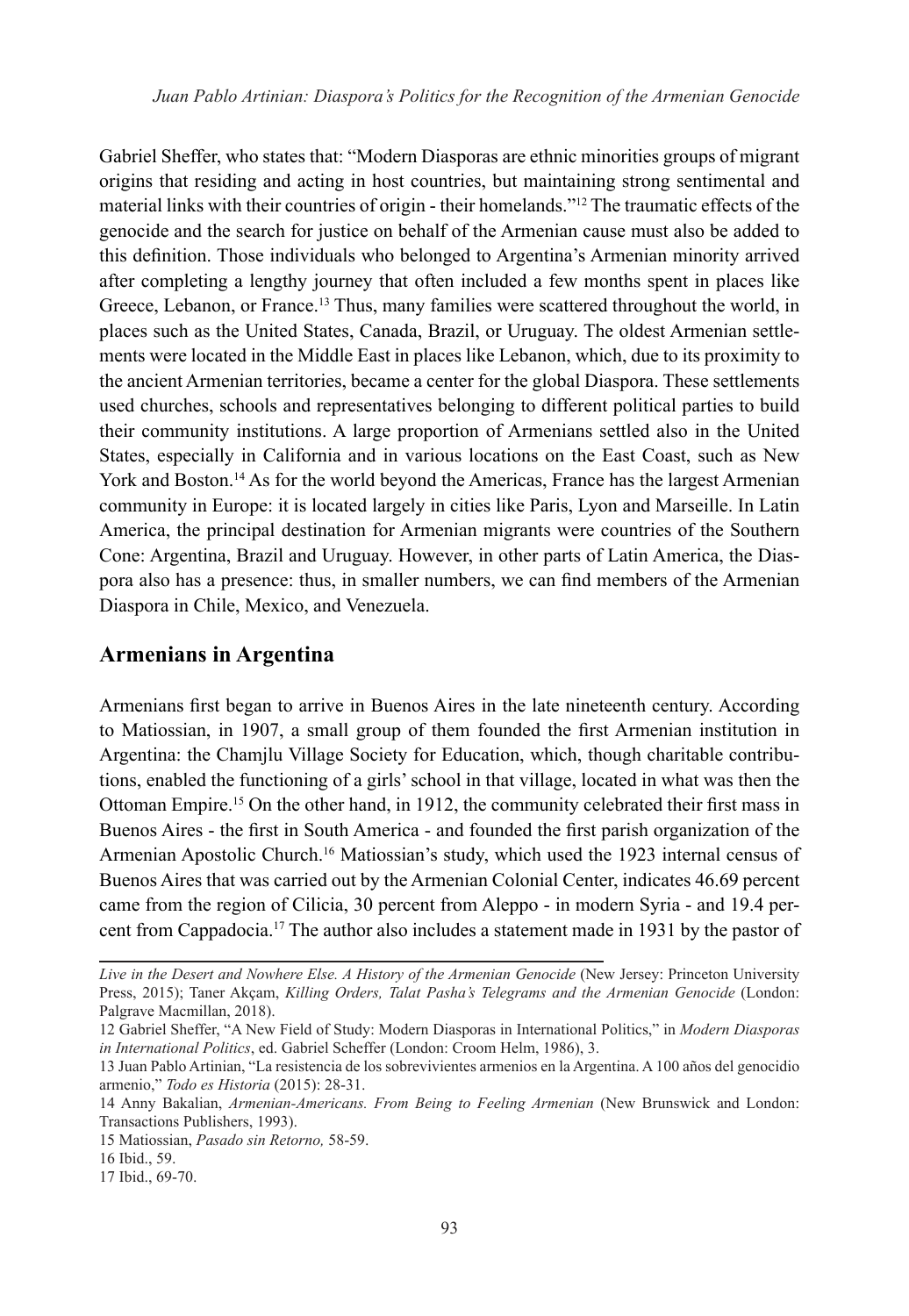the Armenian Apostolic Church, Hovhannes Amiriántz, who indicated that more than half of the community was made up of people from Hadjin, Aintab, and Marash.18

For the most part, the Armenians who settled in Argentina took up residence in the city of Buenos Aires. They also settled in suburbs of the city. At the same time, other Armenians gravitated toward other areas of the country, such as the province of Córdoba and the city of Rosario. Vartan Matiossian explains that prior to 1915, between 2,000 and 3,000 Armenians arrived to the country. The devastating effects of the genocide, the frustrated Armenian Republic of 1918 (and its subsequent Sovietization) and Kemal Ataturk's attempt to annihilate the survivors in Asia Minor in the early nineteen twenties determined the shape that the flow of Armenians arriving to Argentina would take.<sup>19</sup> Furthermore, the restrictions on immigration imposed by the United States government drove many of them to the coastal regions of South America. <sup>20</sup>

#### *Memory and Generations: from 1965 to the 1980s*

As the Armenian genocide receded into history, the memories of the genocide, which had once circulated only in the private sphere, began to crystallize into various rituals and ways of remembering.21 In 1965, a global call for recognition of the genocide emerged, and this proved to be a pivotal moment in the process of recognition. Argentina was no exception: in a place where political instability and economic crises recurred, the Armenian community created a cultural framework and increased their visibility. Some of its members participated in national political life, while others had important roles in its economic and cultural activities. During the last military dictatorship (1976-1983), 22 Armenians disappeared because of state terrorism.

Since 1983, and with the return of democratic governments, the Armenian community in Argentina has initiated several changes. Thus, rather than emphasize key markers of difference - language and participation in community's institutions, such as the Armenian Orthodox church - the 1980s saw a turn towards the notion of a subjective identity. Thus, a sort of hybrid identity came into being during this period, in which certain subjective factors prevailed in ideas about identity. Along these lines, the researcher Khachig Tololyan affirms that: "the affiliation happens to replace the filiation."<sup>22</sup> Therefore, the redefinition of "Armenianism" also featured elements of hybridization with the Argentinian local cultural and political environment.<sup>23</sup> In this new political atmosphere, the Armenian community in

<sup>18</sup> Ibid., 70.

<sup>19</sup> Ibid, 60.

<sup>20</sup> In 1924 the Johnson-Reed Act was passed in 1924 that established "quotas" of income by national origin in the United States, closing doors for immigration from eastern and southern Europe.

<sup>21</sup> On rituals and memory of the Armenian genocide in Argentina see Lucila Tossounian, "Usos del pasado: el '24 de Abril' como ritual conmemorativo," in *Genocidios del siglo XX y formas de la negación. Actas del III Encuentro sobre Genocidio*, eds. Nélida Boulgourdjian, Juan Carlos Toufeksian y Carlos Alemian (Buenos Aires: Centro Armenio, 2003).

<sup>22</sup> Khachig Tololyan, "Rethinking *Diaspora*(s): Stateless Power in the Transnational Moment," *Diaspora: a Journal of Transnational Studies* 5, no. 1 (1996):3-36.

<sup>23</sup> On the concept of hybridization see the classic work by Hommi. K Bhabha, *The Location of Culture* (London and New York: Routledge, 1994). For the idea of hybridization and the Armenian diaspora in western societies see Razmik Panossian, *The Armenians. From King to Merchants and Commissars* (New York: Columbia Uni-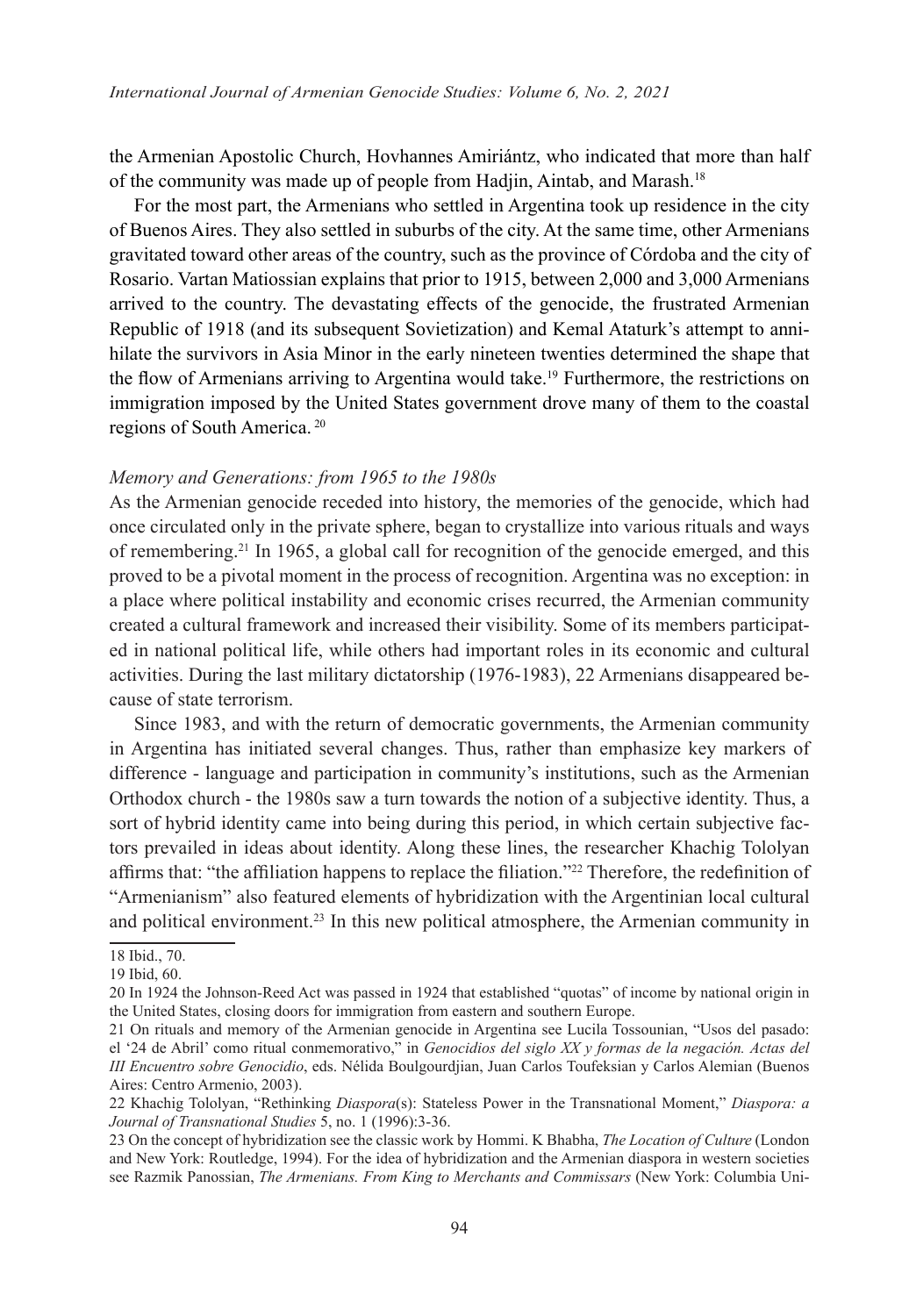Argentina learned specific lessons from the success of Human Rights movements in Argentina. Also, Argentinian intellectuals and public figures sympathized with the cause of the campaign for the recognition of the Armenian genocide. A number of events in the historical record demonstrate this engagement. In 1984, in Paris, the Permanent Peoples Court, created in 1979 by the Italian senator Lelio Basso, debated the genocidal nature of the massacres of the Armenians. The jury heard arguments from a group of academics, including Tessa Hoffman, Richard Hovannisian, Christopher J. Walker, Jirair Libaridian, and Yves Ternon, as well as others who represented the Turkish state. The court, which included three Nobel Laureates - among them the Argentine Adolfo Pérez Esquivel - recognized the systematic killings of 1915 as a genocide. Another example of the engagement of Argentinian political figures occurred in August 1985, when the UN Subcommittee on Prevention of Discrimination and Protection of Minorities approved - after intense debate - its report on Prevention and Punishment of the Crime of Genocide. One of its members, Benjamin Whitaker, presented a report that in its twenty-fourth paragraph indicated that the Ottomans had committed a genocide against the Empire's Armenian minority. The pressures of the Turkish government were felt throughout the deliberation process in Geneva, but the experts - among them the Argentine Leandro Despouy - did not yield to them.<sup>24</sup> The precedent of the text, popularly known as the "Whitaker Report" once again made the question of the systematic extermination of Armenians a public issue. After these two instances of recognition, in 1987 the Armenian community of Argentina scored a landmark victory not just in a domestic political context but also at a global level when President Raúl Alfonsín officially proclaimed that the events that had begun in 1915 were indeed genocidal in nature.

#### *From 20th to 21st century: Recognition of the Armenian Genocide in Argentina*

The echoes of international events would also have repercussions in South America's Armenian community. The end of the Cold War redefined both political divisions and the ways that one could belong to a diaspora. In 1991 - in an unprecedented series of events - the Soviet Union collapsed and Armenia declared independence. A new historical moment marked by war, economic difficulties and future uncertainties shaped a new dynamic between the diaspora and a young Armenian nation-state. Even in this new era, the diaspora's struggle for recognition and justice continued throughout the world.

During this century, the efforts made by the local Diaspora have achieved a three-part success in Argentina - making it a unique case. Following the aforementioned presidential recognition of the genocide, the parliamentary and judicial branches of the Argentine government officially recognized the Armenian genocide.<sup>25</sup> In 2007, a law passed Argentina's congress declared April 24 to be "Day of Action for Tolerance and Respect between Peoples in Commemoration of the Genocide Suffered by the Armenian People."26 Also during the

versity Press, 2006), 307.

<sup>24</sup> On Despouy see Fabián Bosoer and Florencia Terruzzi, "Leandro Despouy. Trayectoria del Jurista Argentino que llegó a Ginebra," in *El derrumbe del negacionismo,* 65-155.

<sup>25</sup> Juan Pablo Artinian, "El Genocidio Armenio 100 años después: Verdad, Memoria y Justicia desde América Latina" en *Cuadernos de Coyuntura,* UBA Facultad de Ciencias Sociales, primer cuatrimestre, 2015. 26 Law 26.199 of the Argentinian Parliament, January 11, 2011.